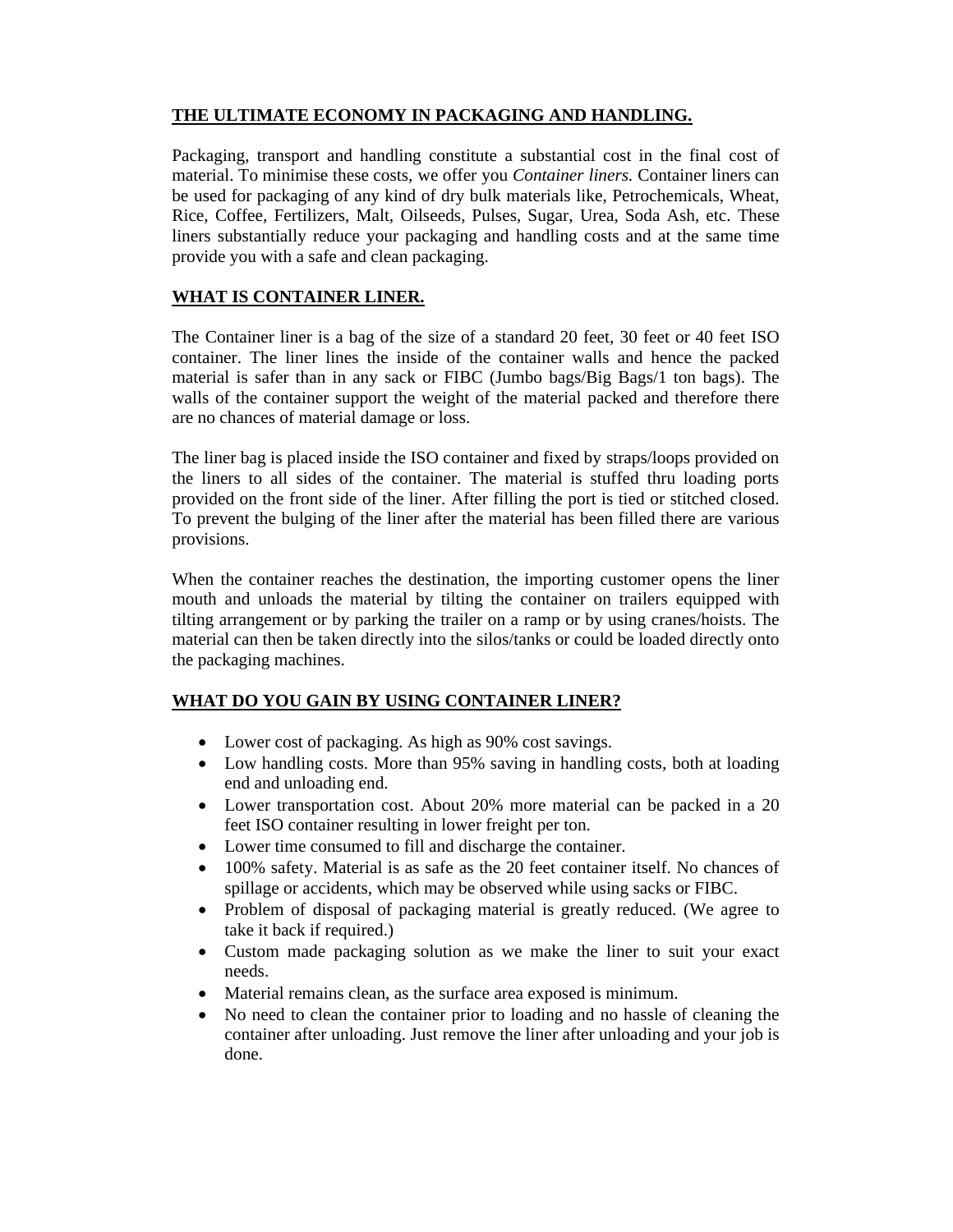## **DIFFERENT TYPES OF CONTAINER LINERS.**

*Material used for liner:* Based on the product that is to be transported, the material used for liner is decided. There are 3 basic materials.

1. Laminated woven PP/PE fabric. This is a woven PP/PE fabric with lamination on both sides or on single side. Liners made out of this fabric give complete protection against moisture, dust etc. this fabric does not allow air to pass thru it or in other words its not breathable.

Laminated liners are used usually for transport of Malt, Petrochemical products, Chemicals etc.

- 2. Unlaminated woven PP/PE fabric. This is a woven PP/PE fabric without lamination. This fabric allows some air to pass through it or in other words its breathable. This property of the fabric helps in dissipating heat if the product filled is hot or gives out heat. Also this liner is useful for transport of agro products as fresh air is always in contact with the product, extending its shelf life. Used in coffee, wheat, rice, potato, carrot, seeds, non sensitive industrial products such as soda ash, fly ash,
- 3. PE Film. Liners made out of PE films offer 100% protection against moisture and dust. The high quality welds ensure that not even air can pass thru the joints. The front of the liner is attached with a woven flexible Bulk Head with arrangements for hanging steel bars. This liner is used for highly sensitive products in petrochemicals and chemical industry.

*Size of container liner.* Usually the standard ISO containers are used. Basic 3 sizes are available.

- 1. 20 feet.
- 2. 30 feet.
- 3. 40 feet.

We can also supply bags or liners of any size for any container or transporting medium. Our aim is to help you carry your bulk load.

*Method of loading the liner:* Depending on the product and facility available at the loading point, there can be various filling methods.

1. Blower. Pneumatic blowers blow the material along with air inside the container fitted with liner. The liner is provided with mouths having long chutes into which the blower pipes can be inserted. There can be up to three mouths in a single liner for quick filling of the containers. To let the air out there is a vent spout provided. Blower is one of the fastest ways to load a container and it also promises a contamination free filling.

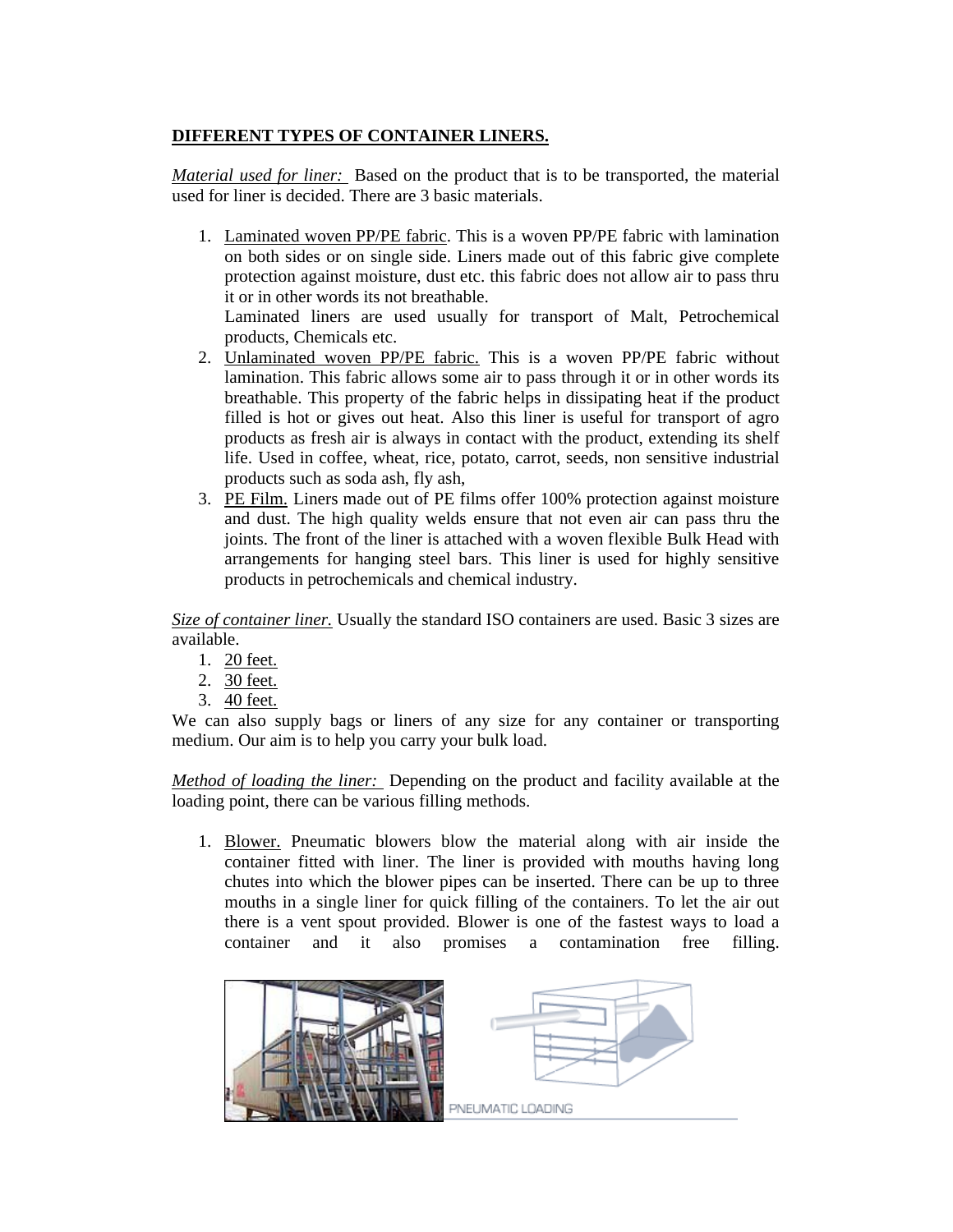

2. Conveyor. Material to be loaded is dropped onto a movable conveyor and this conveyor throws the material into the container. The liner has a wide opening on the top thru which the conveyor can enter the container. As the container gets filled the trailer on which the container is loaded is moved forward.

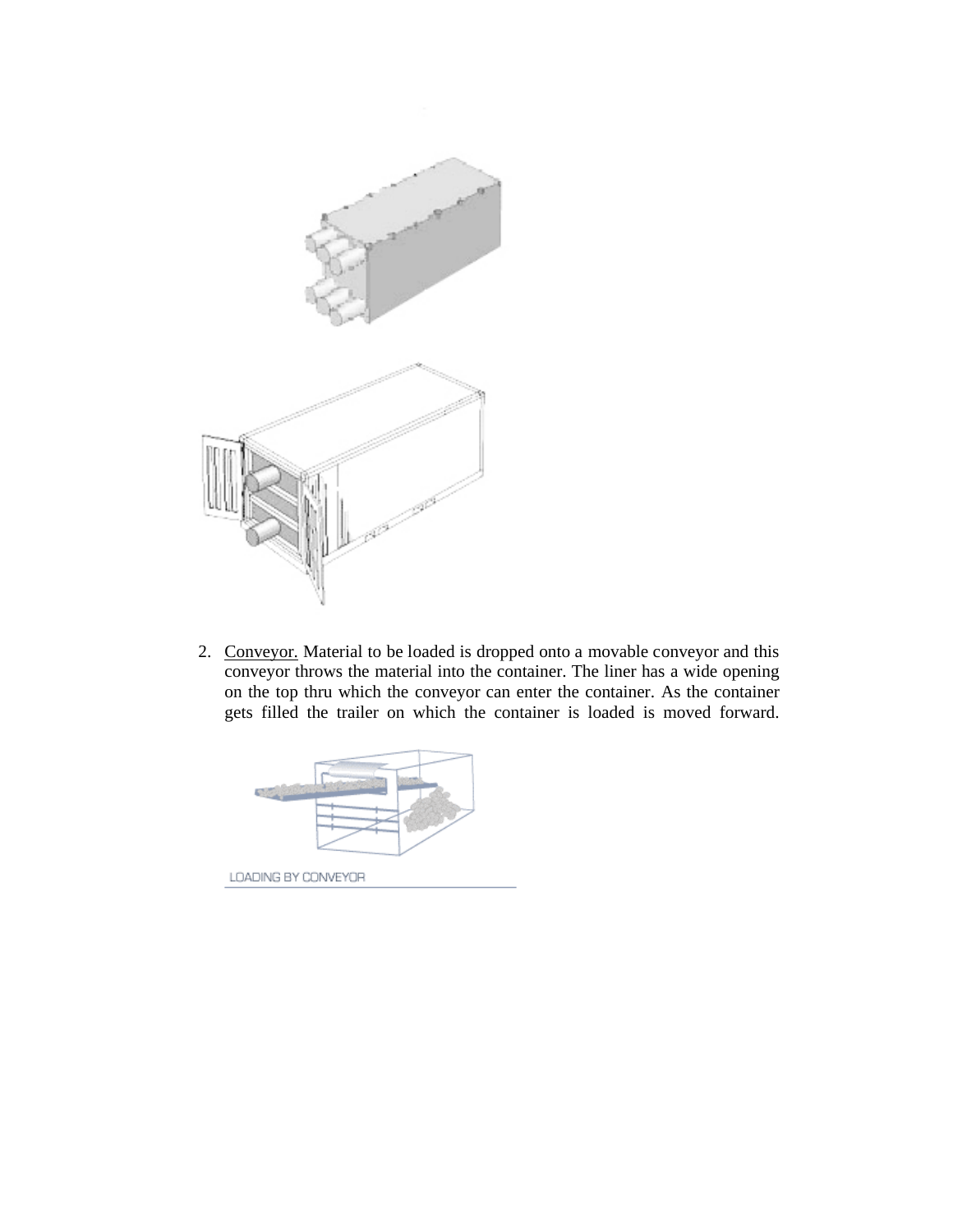3. Manual filling. The liner front has a large opening in the front thru which a person can manually load the material inside the container. person can manually load the material inside the container.



4. Top loading. The liner has chutes on the top to facilitate loading from the top. Top loading liners are usually gravity filled. The containers used are either top open or have suitable opening to fill the material.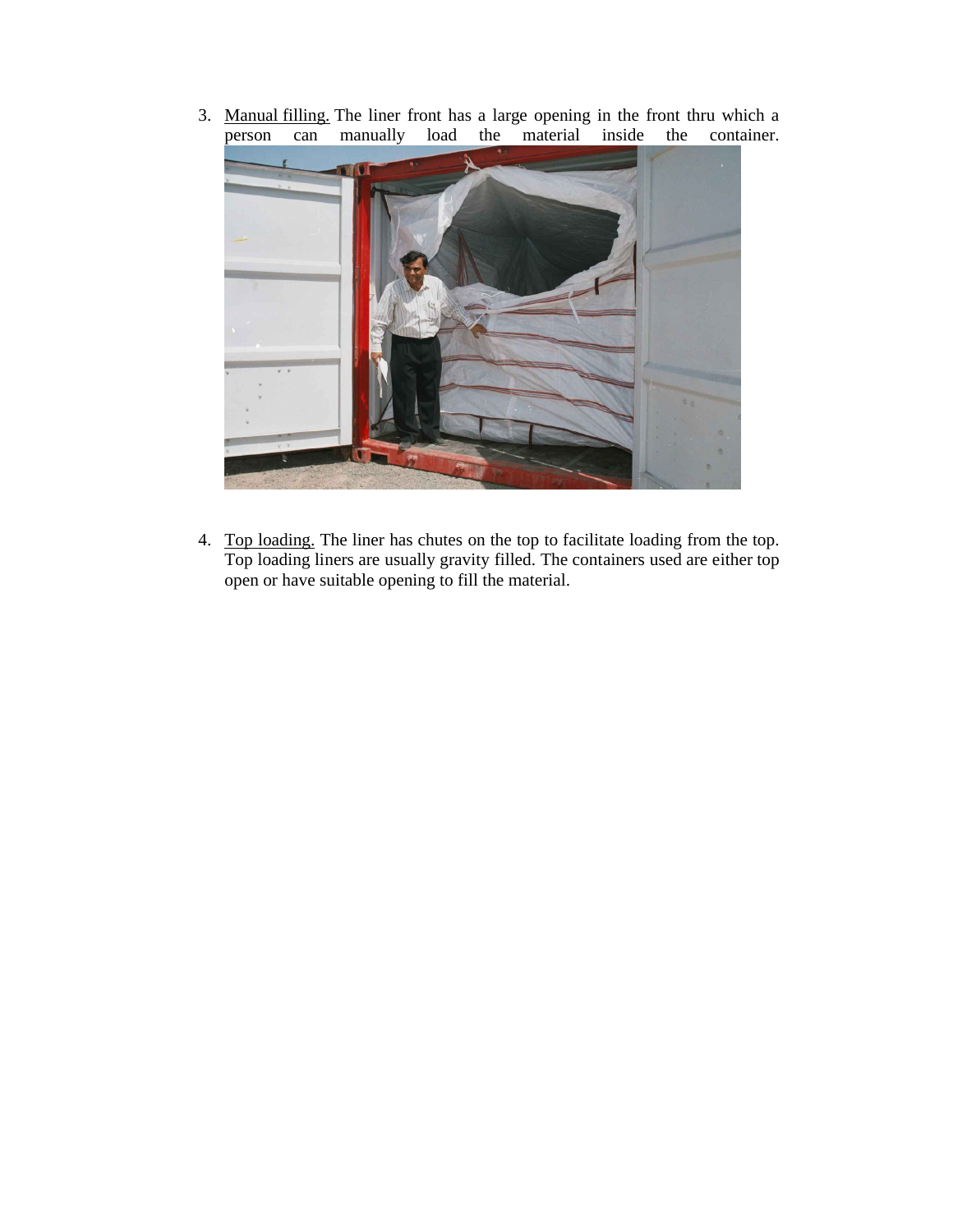

5. Gravity filling. Gravity filling can also be used to load thru the front. The material can be dropped on a conveyor, which transports it into the container, or a pipe from a overhead storage facility can carry the material into the container under gravity. The liner shall have an appropriate loading port.



*Ways to protect the liner against bulging.* A liner when filled bulges out in the front while loading. This is because while loading the doors of the container are open and hence there is no support. The liner is made of flexible material and therefore it bulges in the front. There are various methods to tackle this problem.

1. Belts. The liner front has heavy-duty belts sewn to it. These belts are to be tied inside the container and they hold the liner back and prevent bulging. This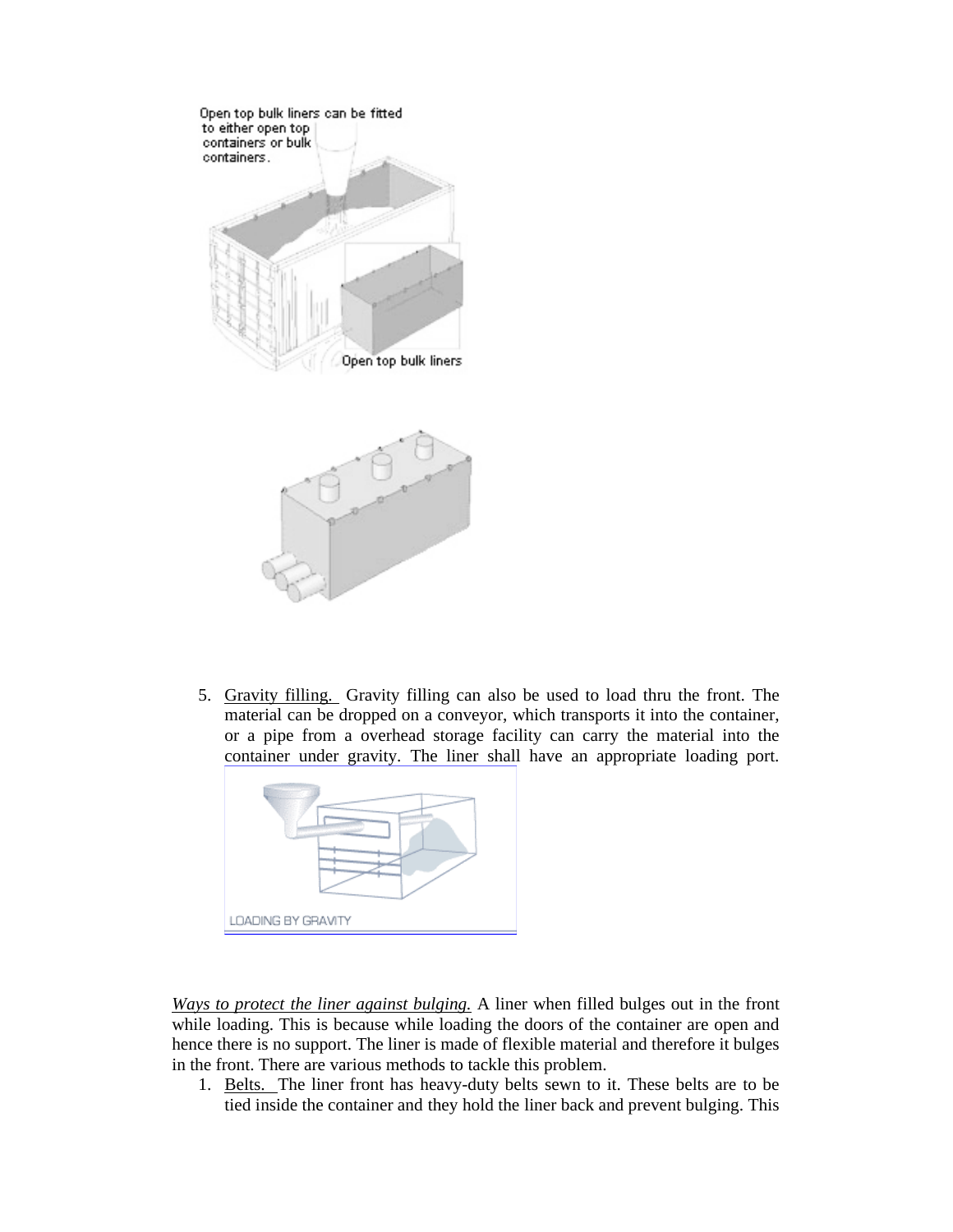is a cost effective and simple way to deal with the problem of bulging. This way the liner can be loaded with both the doors open or with one door closed.



2. Metal bars. Square or round metal bars are placed in the loops provided on the liner front. These bars prevent the liner from bulging beyond the container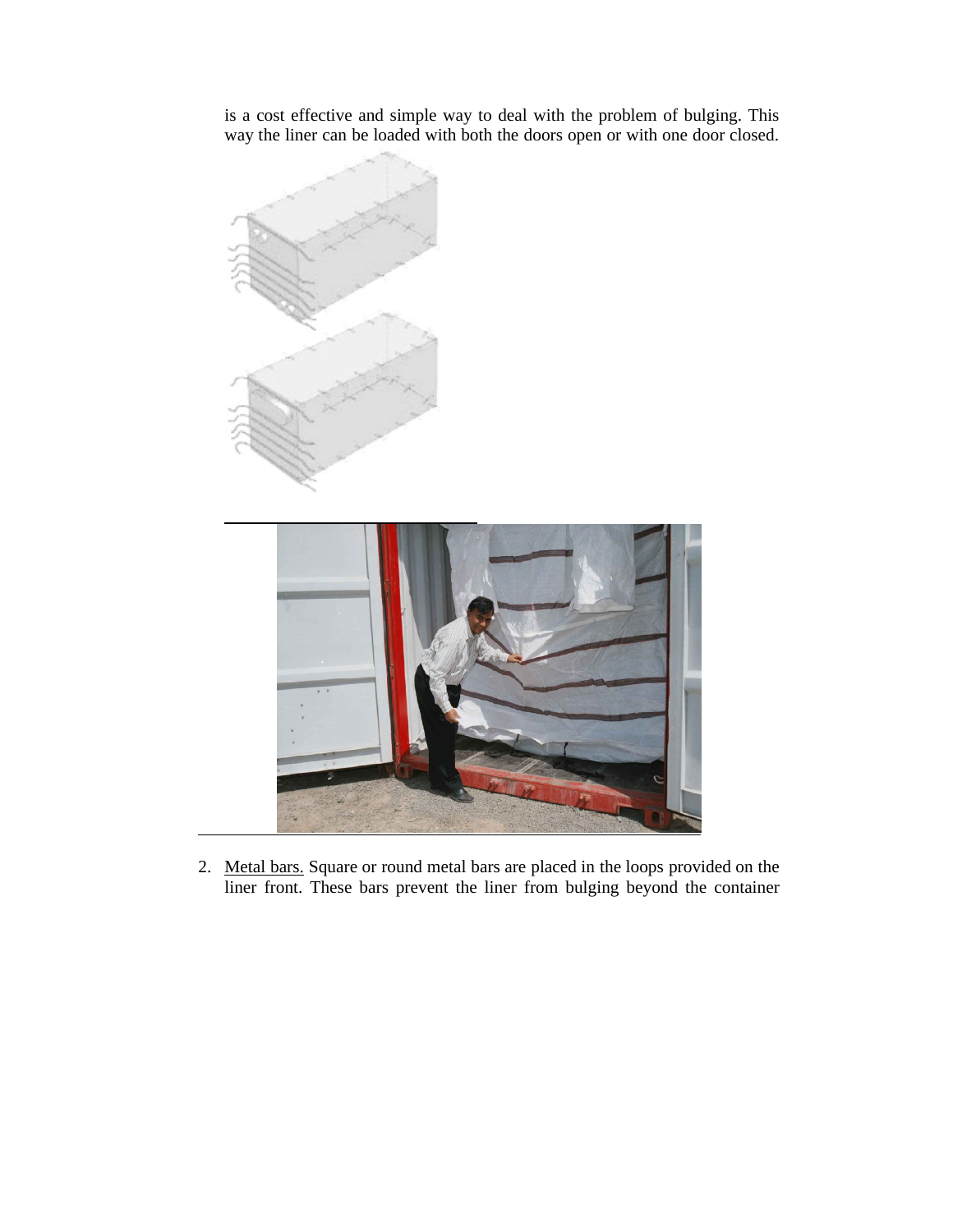

3. Anti bulging Liners. After over 7 years of research, we have developed a liner, which has an internal provision for preventing bulging. There are neither belts attached nor any metal bars required. Just fit the liner and fill it. No need to spend time, energy and money trying to deal with bulging. The anti-bulging mechanism provided inside the liner will prevent it from bulging. It has been tested by filling 25tons of material in a 20ft container and tilting it. Antibulging liners are available for 20ft, 30ft and 40ft containers.

*Unloading the liner.* The liner can be unloaded in a number of ways. The most commonly used and simplest way is to tilt the container and allow the material to flow out under gravity or using pneumatic suction. The material flows thru a discharge chute provided or by simply slitting the liner bottom open.



door. Both the doors of the container can be kept open.